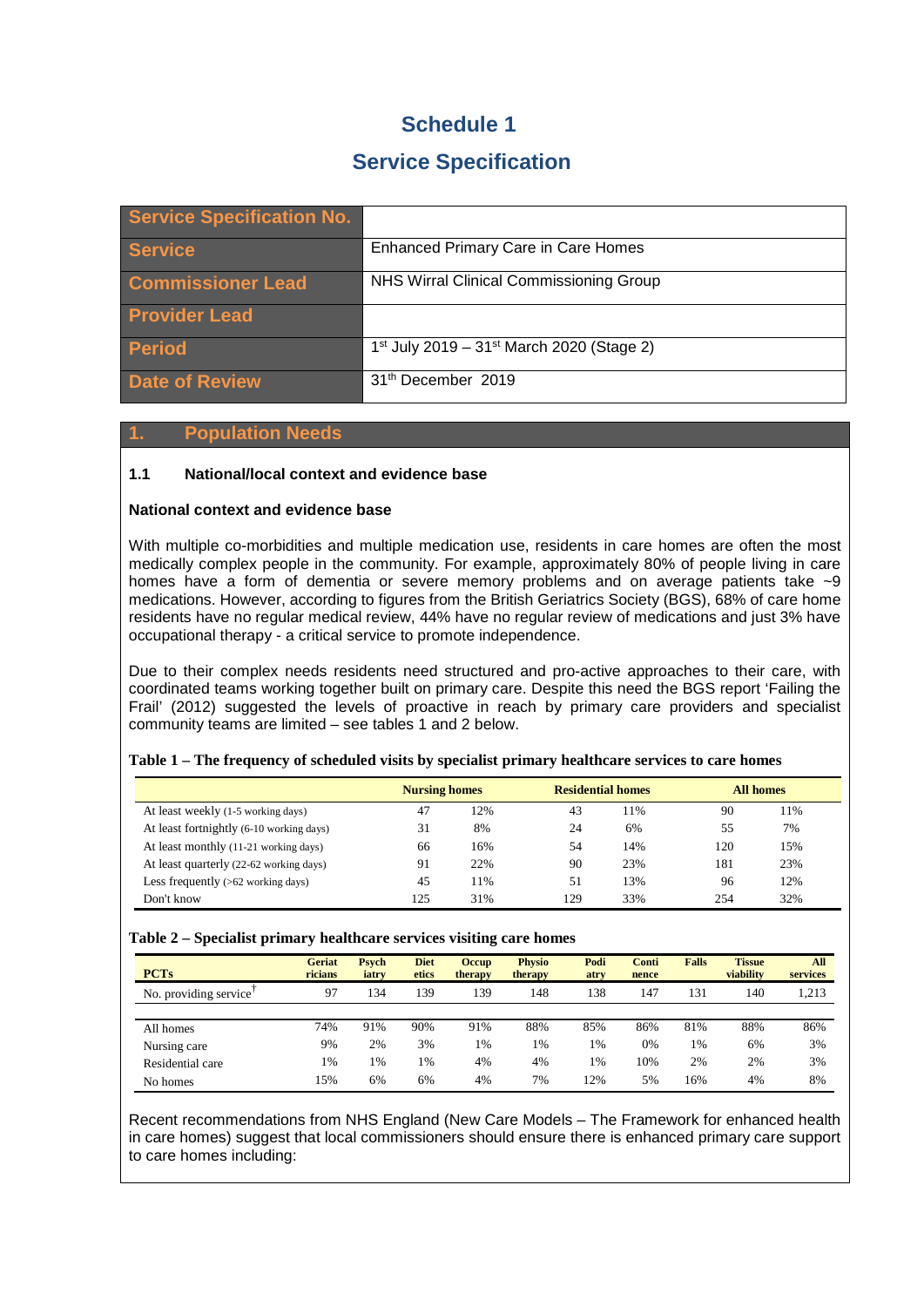- a) Access to consistent, named GP and wider primary care services
- b) Medicines reviews
- c) Hydration and nutrition support
- d) Access to out-of-hours/urgent care when needed

Within Wirral this pilot service has been operating since May 2017 and now covers approximately 1,500 of the 2,900 bed capacity of 78 older peoples care homes. GP providers in some areas particularly in Birkenhead (56%) and Wallasey (57% coverage) have found it difficult to mobilise the service 'at scale' leading to reduced population coverage. Fewer homes that have multiple GP providers have been covered by the service as a result. However, coverage in West Wirral is at approximately 75% coverage with greater alignment between Care Homes and GP Providers.

From April 2020, a new national care home service specification will be commissioned as a component of the new Network Contract Directed Enhanced Service. Full details regarding the service model to be deployed are not expected until late 2019/20. Guidance references full roll out of the DES to all Care Homes by a consistent team delivered via Primary Care Networks.

## **2. Outcomes**

## **2.1 NHS Outcomes Framework Domains & Indicators**

| Domain 1 | Preventing people from dying prematurely                                                      |  |
|----------|-----------------------------------------------------------------------------------------------|--|
| Domain 2 | Enhancing quality of life for people with long-term<br>conditions                             |  |
| Domain 3 | Helping people to recover from episodes of ill-health<br>or following injury                  |  |
| Domain 4 | Ensuring people have a positive experience of care                                            |  |
| Domain 5 | Treating and caring for people in safe environment<br>and protecting them from avoidable harm |  |

## **2.2 Locally defined outcomes**

- a) Improve patient's experience of primary care services who are resident in a care home
- b) Improve the overall quality of life and health outcomes for patients in residential and nursing care homes
- c) Reduction in care home acute hospital admissions  $-10\%$  from baseline of 1<sup>st</sup> April 2017
- d) Reduction in category green ambulance calls from care homes
- e) Reduction in green ambulances conveyances from care homes
- f) Reduction in GP care home acute reactive call outs

#### **3. Scope**

## **3.1 Aims and objectives of service**

#### **Service Aim**

The service primarily aims to reduce unnecessary non-elective acute hospital admissions for all patients in Wirral care homes for older people.

## **Service Objectives**

a) To enhance the level of GP and Nurse Specialist proactive care management available to residents in care homes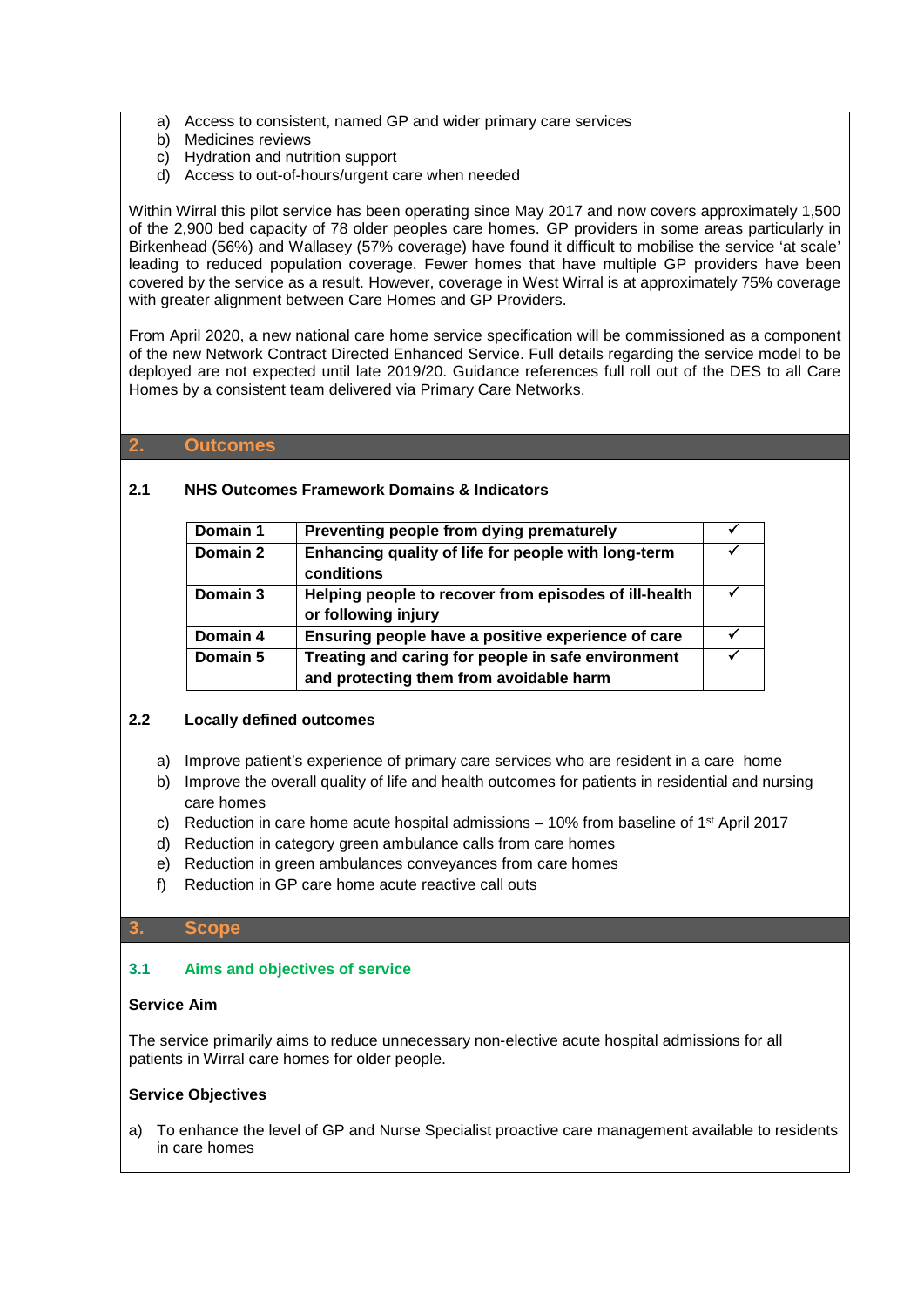- b) To improve continuity of care, with regular planned visits to each care home.
- c) To provide a proactive approach to developing residents' healthcare goals via comprehensive assessments considering residents' preferences, culture and decisions about end of life care.

## **3.2 Service Description/care pathway**

The service should be delivered by providers according to the following mandatory operational requirements.

**A. Consistent Clinical Team:** A consistent clinical team from the PCN should be deployed to each individual care home within the PCN. The team should include a nominated lead clinician and deputy who will provide an enhanced level of proactive care to patients on a weekly basis. Minimum clinical time spent per week both in and outside the ward round should be:

|    | Number of beds   Minimum Clinical Time (Pro rata  for 25 beds |
|----|---------------------------------------------------------------|
| 25 | 2 hours per week                                              |

- **B. Full initial assessment:** Each patient should have their needs assessed following admission and a multi-disciplinary management plan developed. The management plan must include the criteria for admission/non-admission to hospital, agreed with the patient/their family. Both an Emergency Health Care Plan (EHCP) and DNAcpr should be considered and if not deemed necessary clinical justification written in the patient's clinical notes.
- **C. Regular ward round:** A GP (minimum attendance once monthly) or a Nurse Specialist from the PCN will attend the home on a weekly basis to review the care of the patients. They should also be contactable by phone during in-hours to answer queries as required. Technology such as video consultations maybe used with express permission of the commissioner. A summary record of the consultations should be recorded during the ward round at the home ideally using the EMIS Anywhere IT platform and laptops.

The weekly ward round should be provided according to the following criteria:

- I. From 1st July 2019 31st March 2020 the service will be required to be delivered via Primary Care Networks (PCN) and not individual GP practices.
- II. GP Practices will be expected in the first instance to mutually agree which care home is linked to which PCN on a 1:1 basis. Assistance may be sought from Wirral Local Medical Committee as necessary. If agreement cannot be reached the CCGs Primary Care Co-Commissioning Committee will make the final adjudication.
- III. A consistent clinical team must be in place to deliver the service to each individual Care Home within the PCN.
- IV. The service will cover proactive 'enhanced' care for this year, but with the recognition that from April 2020 this will also include reactive care and therefore PCNs should start to consider how they will achieve this.
- V. Re-registration of patients is NOT a requirement of the scheme and patients must NOT be put under any pressure either from GP Practice or care home staff to re-register.
- VI. Providers will be expected to work in a multidisciplinary team manner with other relevant health and care providers as necessary.
- VII. Agreed visit timetable (not during meal times) with the home, so that a mechanism can be established for concerns and issues raised by staff and relatives to be addressed.
- VIII. Give reasonable notice of any planned changes in visit times to allow Home staff to inform relatives who may have made an appointment
- IX. Physical and Mental Health assessment, where relevant;
- X. Liaise with other Health and Social Care Professionals where relevant, including acute medical services, primary care services and social care;
- XI. Liaise with senior qualified nurses for nursing homes or the senior carer in residential homes;
- XII. Liaise and or meet with relatives (unless otherwise indicated)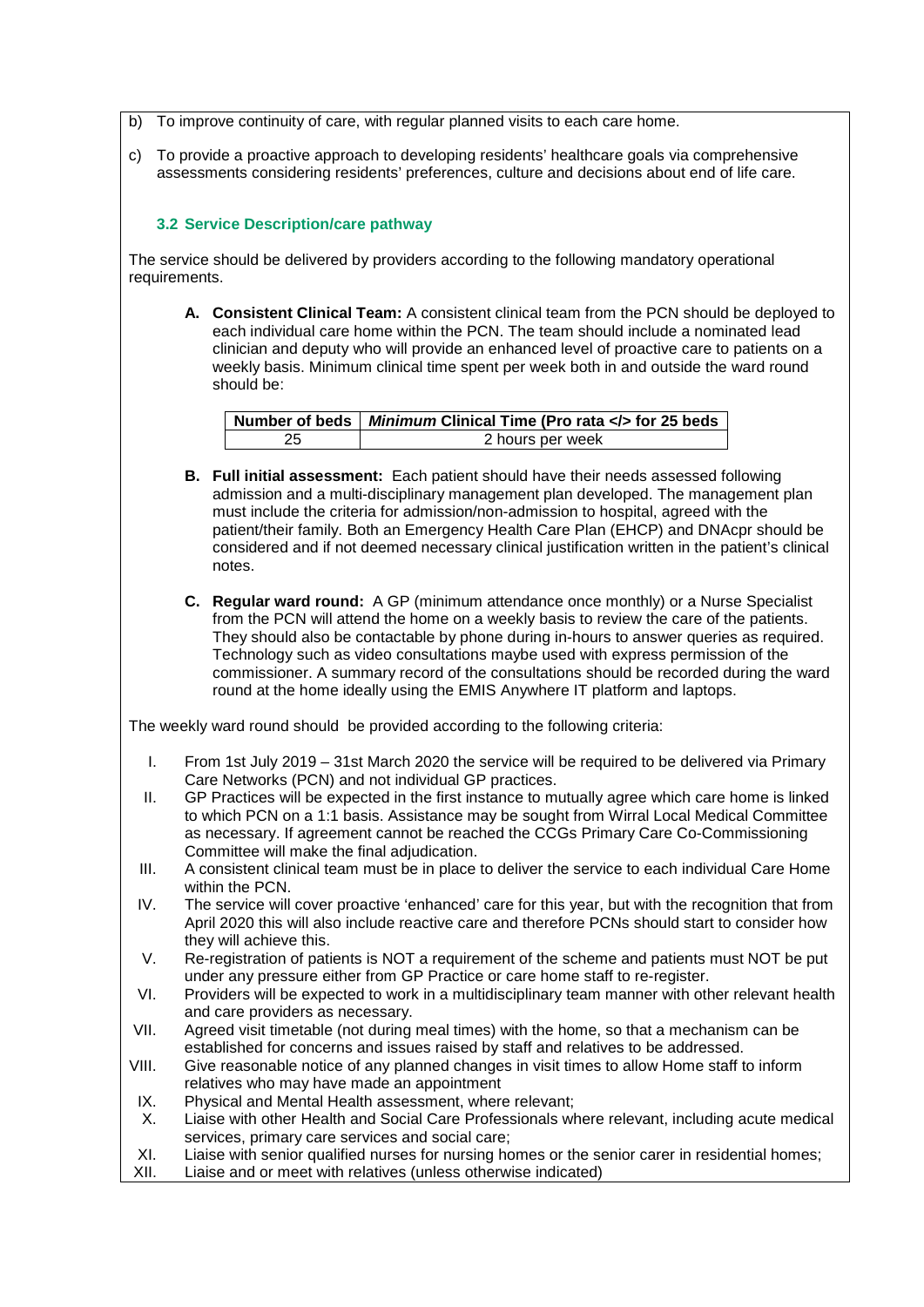| XIII.     | Subject to Community Geriatrician advice, the lead clinician or deputy from the provider will be<br>required, where appropriate, to:                                                                                                                                                                                                                                                                                                                                                                                                                                                                                                                                                                                                                                                     |  |
|-----------|------------------------------------------------------------------------------------------------------------------------------------------------------------------------------------------------------------------------------------------------------------------------------------------------------------------------------------------------------------------------------------------------------------------------------------------------------------------------------------------------------------------------------------------------------------------------------------------------------------------------------------------------------------------------------------------------------------------------------------------------------------------------------------------|--|
| $\bullet$ | be available to attend Community Geriatrician reviews and case conferences; and<br>liaise with the appropriate Consultant for advice as applicable.                                                                                                                                                                                                                                                                                                                                                                                                                                                                                                                                                                                                                                      |  |
|           | D. Regular care plan review: Each registered patient will have their condition reviewed on a<br>regular basis as deemed appropriate by the practice and the Home, following the initial<br>assessment and no less than once in six months.                                                                                                                                                                                                                                                                                                                                                                                                                                                                                                                                               |  |
|           | E. Medication usage and review: Each registered patient will receive full and regular review<br>of their medication including a review upon discharge from hospital of all medications<br>prescribed. The practice will have access to a named Pharmacist in their PCN footprint who<br>will undertake this work on their behalf. The practice is to ensure all changes in medication<br>are communicated to the relevant community pharmacy.                                                                                                                                                                                                                                                                                                                                            |  |
|           | F. ICCT MDT Referrals: It is expected that the provider will refer patients with the most<br>complex health and social care needs to their ICCT MDT locality meeting. The referral must<br>be made using the agreed referral template in advance of the planned MDT.                                                                                                                                                                                                                                                                                                                                                                                                                                                                                                                     |  |
|           | G. Liaison/professional links: To work together with other health and social care<br>professionals as appropriate to ensure the management plan is reviewed and updated.<br>This will include care home patients having 1 week referral response times for community<br>services including SALT, OT/Physio and dietetics. To meet with the care home staff on a<br>regular basis to discuss any problems/concerns experienced with the provision of the<br>locally commissioned service.                                                                                                                                                                                                                                                                                                 |  |
|           | H. Make referrals and inquiries as clinically indicated: To work with the care home staff to<br>ensure that patients are referred to secondary care or for assessment by other agencies as<br>clinically appropriate, such that clinical intervention is tailored to the needs of the individual.<br>To ensure that referrals are only made when appropriate and that those necessary are<br>made in good time to reduce the rate of emergency admissions, through Wirral's Integrated                                                                                                                                                                                                                                                                                                   |  |
|           | Referral Gateway.<br>Each patient's management should be recorded in both the care home<br>L.<br>Record-keeping:<br>and the practice record (EMIS - Remote Consultation if necessary), to ensure access to<br>appropriate and timely information. A printed summary of the patient's record, with full<br>details from their last review/contact should be provided for the home. The record must<br>include criteria for admission/non-admission to hospital agreed with the patient/their family,<br>this information should also be communicated to the OOH service. The provider must work<br>with the CCG to ensure that all acute patient activity is recorded for patients managed<br>under the service including the collation of a baseline data set (admissions in previous 12 |  |
|           | months).<br>J. Patient Consent: Patients should be asked to consent before receiving the enhanced<br>service level and prior to any changes in patient GP Registration. Those without capacity to<br>consent should be treated according following a 'Best Interest' assessment.                                                                                                                                                                                                                                                                                                                                                                                                                                                                                                         |  |
|           | Minimum reporting and data collection requirements                                                                                                                                                                                                                                                                                                                                                                                                                                                                                                                                                                                                                                                                                                                                       |  |
|           | The provider must adhere to the audit arrangements put in place for the service by the<br>commissioner which includes:                                                                                                                                                                                                                                                                                                                                                                                                                                                                                                                                                                                                                                                                   |  |
|           | Step 1: Upon commencement of the service all patients cared for under the service should have the<br>following Read Code added to their medical notes: 9kw (Care Home Enhanced Services<br>administration). Read Codes should also be used to differentiate between those patients living in                                                                                                                                                                                                                                                                                                                                                                                                                                                                                             |  |

Step 2: Once the initial assessment is completed for patients upon admission to the Care Home this code should be added to the patient's medical record: EMISNQCA980 (Care Home Assessment Completed) and once every 6 months thereafter.

residential homes and nursing homes - 13F61 – Lives in a nursing home13FK – Lives in a residential

home.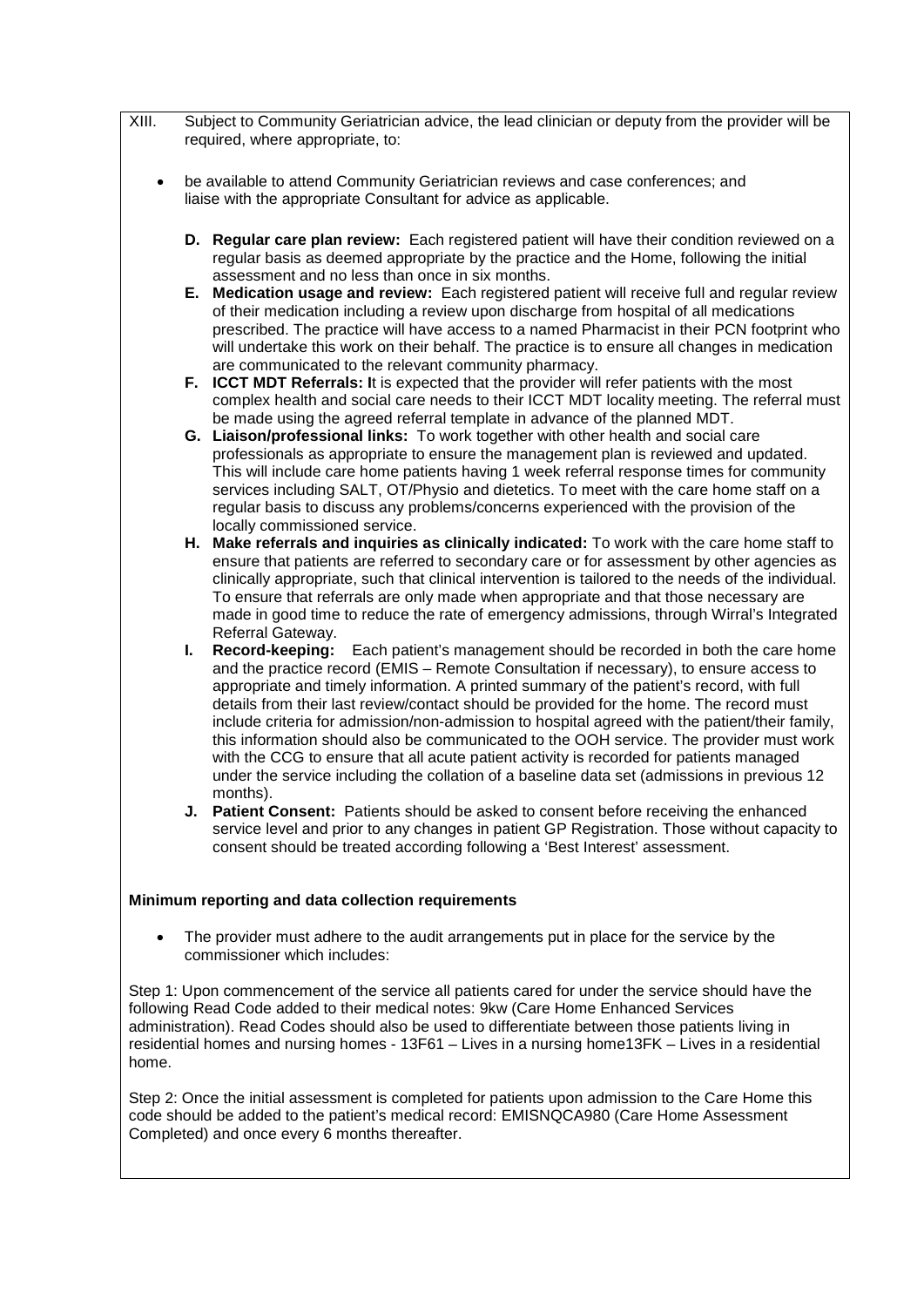Step 3: Should a patient have an Emergency Health Care Plan issued for them then Read Code 8CMd should be used.

Step 4: Upon receipt of hospital discharge documentation the following Read Codes should be used to identify if a patient has an A&E attendance or Emergency Hospital Admission.

Emergency hospital admission: 8H2 Seen in accident and emergency dept: 9N19-1

Step 5: Should the patient be no longer under care of enhanced primary care service (if patient leaves the practice/care home or is deceased) then this code should be used: EMISNQNO171

Note: EMIS codes may need to be turned on within your system to allow your practice staff to use them. This may be undertaken by within your system going to: Organisation Configuration>Open Organisations>Select your GP practice name>Organisation Details>Display EMIS/Egton codes in the code picker.

• It is expected that the contract holder works with the CCGs Business Intelligence Team to source the above data when possible via the EMIS Search and Reporting tool.

## **Payment and Service Suspension**

- In 2019/20, each provider contracted to provide this service will receive £360 per patient per annum pro rata.
- The CCG should be invoiced on a quarterly basis for patients managed under the service. For example, if a patient is only managed under the scheme for half of the quarter then only 50% of the fee should be claimed = £360/4\*50% = £45
- Claims must be countersigned by Care Homes confirming the ward rounds have been undertaken.
- A Post Payment Verification (PPV) visit auditing up to 10% of claims made by providers may be undertaken by the CCG. Payments will only be made where GP practices also meet both of the following two quality standards.
	- a) 100% of patients claimed for to have a care review and plan developed upon admission to the home and no less than once every 6 months thereafter using Read Code: EMISNQCA980
	- b) No fewer than 20% of patients to have an Emergency Health Care Plan in Place who are resident in a Nursing Home (expected norm is typically between 30-50%).
- The above standards will be assessed by the CCG using Read Code information extracted from GP Practice systems using EMIS Search and Reporting. It is therefore important GP practices use the correct Read Codes and also remove patients who are no longer receiving the service - Read Code EMISNQNO171.
- Payments under the scheme will be suspended if at any time the practice is unable to provide services in line with the service specification. Before any suspension the provider and Wirral CCG will meet discuss the reason for the suspension identifying any possible resolution. If the matter is not resolved the CCG will issue a suspension notice to the practice within seven days.
- The provider agrees to give Wirral CCG a minimum of six months' notice in order to terminate their agreement to provide care under this LCS.
- Either party can appeal against a suspension or termination notice to the CCG's Primary Care Co-Commissioning Committee.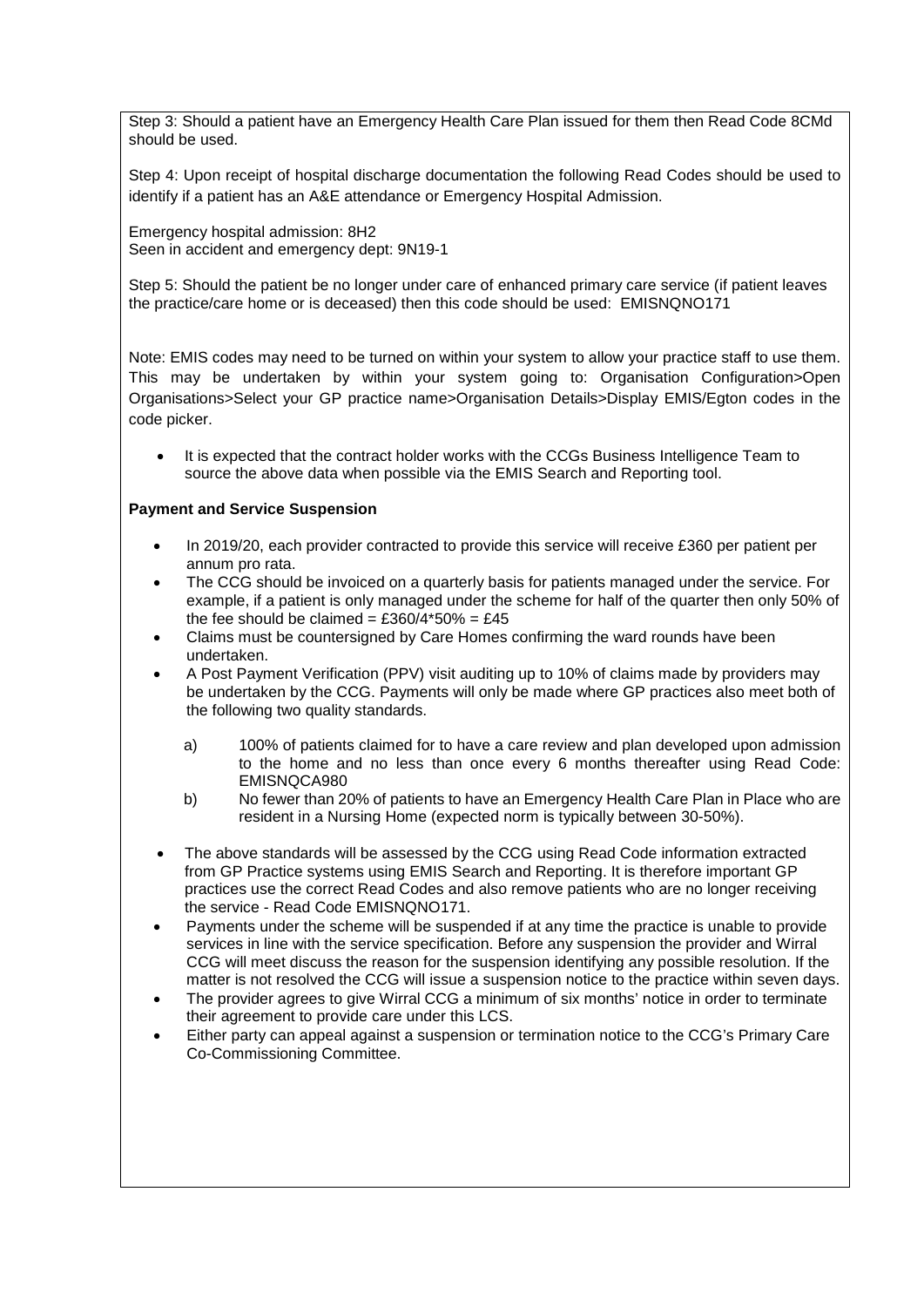## **3.3 Population covered**

• The service may be offered to all patients resident in an Older Persons Care Home in Wirral as listed below.

| <b>Name of Care Home</b>               | No of<br><b>Beds</b> |
|----------------------------------------|----------------------|
| Allandale                              | 6                    |
| Ancourage Care Home                    | 40                   |
| <b>Brimstage Manor</b>                 | 46                   |
| Caldy Manor                            | 34                   |
| <b>County Homes</b>                    | 90                   |
| <b>Fairfield Nursing Home</b>          | 30                   |
| <b>Grange Nursing Home</b>             | 32                   |
| Hazelwell                              | 41                   |
| <b>Heathermount Care Home</b>          | 16                   |
| <b>Hilbre House</b>                    | 20                   |
| Hoylake Cottage                        | 62                   |
| Lear House                             | 24                   |
| Lighthouse Lodge                       | 80                   |
| <b>Red Rocks</b>                       | 24                   |
| <b>Ridgewood Court Care Home</b>       | 60                   |
| Riversdale                             | 37                   |
| Sandtoft                               | 22                   |
| <b>The Court</b>                       | 17                   |
| Melrose House (Res MH)*                | 29                   |
| The Croft Res Care Home                | 10                   |
| The Dales Care Home                    | 31                   |
| The Lodge                              | 19                   |
| The Old Garden                         | 40                   |
| The Woodlands                          | 15                   |
| Trepassey                              | 24                   |
| Westhaven                              | 52                   |
| <b>Westwood Hall Nursing Home</b>      | 52                   |
| <b>Aynsley Nursing Home</b>            | 27                   |
| <b>Barnston Court</b>                  | 25                   |
| <b>Belvidere Nursing Home</b>          | 40                   |
| <b>Homecrest Residential Care Home</b> | 29                   |
| Kingsley House (Res MH)*               | 16                   |
| Leighton Court Nursing Home            | 48                   |
| Mariners Park Care Home                | 32                   |
| Merseyview Residential Home            | 12                   |
| Mother Red Caps Home                   | 51                   |
| Newhaven Sunningdale Rd (LD)*          | 16                   |
| Penket Lodge                           | 27                   |
| Ridgewood Court                        | 60                   |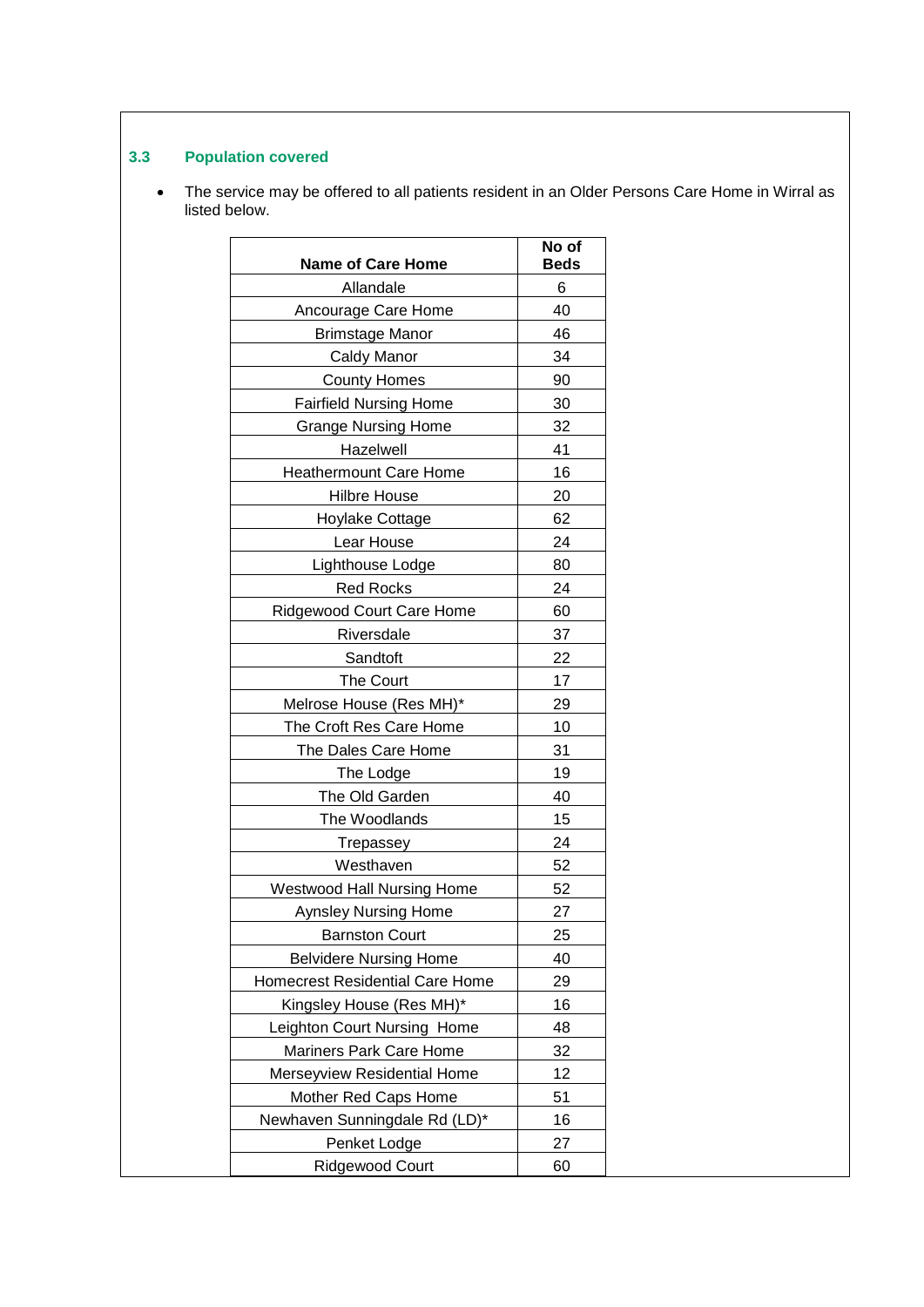| Sandrook Nursing Home<br>28<br>Sandstones<br>35<br>St George's Care Home<br>60<br>Victoria House (Wallasey)<br>56<br><b>Bebington Care Home</b><br>87<br><b>Birch Tree Manor</b><br>61<br><b>Charlotte House</b><br>60<br>Daleside Nursing Home<br>40<br>Derwent Lodge Nursing Home<br>46<br><b>Elderholme Nursing Home</b><br>61<br>35<br>Evergreen Lodge<br><b>Grovewood Residential Home</b><br>32<br>47<br>Safe Harbour Dementia Care Home<br><b>Summer Fields</b><br>50<br>Acorn House<br>33<br><b>Beechcroft Care Home</b><br>43<br><b>Birkenhead Court</b><br>60<br>Devonshire Manor<br>15<br>Dundoran Nursing and Residential<br>Home<br>31<br><b>Gerald House</b><br>18<br>Grove House<br>63<br><b>Heyberry House</b><br>41<br>Hilbre Manor EMI Residential Home<br>12<br><b>Hillgrove Residential Home</b><br>23<br>Lezayre Nursing Home<br>32<br>Mayflower Court - Residenital Home<br>20<br>Nazareth House<br>51<br>29<br>Norway Lodge<br>Oakdene<br>16<br>Orton House<br>39<br>Oxton Grange Care Home<br>60<br>Park House Care Home<br>111<br>Salisbury House Residential Home<br>37<br>Sylvan House Residential Home<br>20<br>The Manor House Nursing Home<br>58<br>The Court Nursing Home<br>31<br>The Pines Residential Care Home<br>24<br>The Roberston Sandle Home<br>17<br><b>Upton Grange</b><br>52<br><b>Windy Knowe</b><br>49<br>Woodheath / Apple House<br>61<br>Total<br>3080 |  |
|-------------------------------------------------------------------------------------------------------------------------------------------------------------------------------------------------------------------------------------------------------------------------------------------------------------------------------------------------------------------------------------------------------------------------------------------------------------------------------------------------------------------------------------------------------------------------------------------------------------------------------------------------------------------------------------------------------------------------------------------------------------------------------------------------------------------------------------------------------------------------------------------------------------------------------------------------------------------------------------------------------------------------------------------------------------------------------------------------------------------------------------------------------------------------------------------------------------------------------------------------------------------------------------------------------------------------------------------------------------------------------------------------------|--|
|                                                                                                                                                                                                                                                                                                                                                                                                                                                                                                                                                                                                                                                                                                                                                                                                                                                                                                                                                                                                                                                                                                                                                                                                                                                                                                                                                                                                       |  |
|                                                                                                                                                                                                                                                                                                                                                                                                                                                                                                                                                                                                                                                                                                                                                                                                                                                                                                                                                                                                                                                                                                                                                                                                                                                                                                                                                                                                       |  |
|                                                                                                                                                                                                                                                                                                                                                                                                                                                                                                                                                                                                                                                                                                                                                                                                                                                                                                                                                                                                                                                                                                                                                                                                                                                                                                                                                                                                       |  |
|                                                                                                                                                                                                                                                                                                                                                                                                                                                                                                                                                                                                                                                                                                                                                                                                                                                                                                                                                                                                                                                                                                                                                                                                                                                                                                                                                                                                       |  |
|                                                                                                                                                                                                                                                                                                                                                                                                                                                                                                                                                                                                                                                                                                                                                                                                                                                                                                                                                                                                                                                                                                                                                                                                                                                                                                                                                                                                       |  |
|                                                                                                                                                                                                                                                                                                                                                                                                                                                                                                                                                                                                                                                                                                                                                                                                                                                                                                                                                                                                                                                                                                                                                                                                                                                                                                                                                                                                       |  |
|                                                                                                                                                                                                                                                                                                                                                                                                                                                                                                                                                                                                                                                                                                                                                                                                                                                                                                                                                                                                                                                                                                                                                                                                                                                                                                                                                                                                       |  |
|                                                                                                                                                                                                                                                                                                                                                                                                                                                                                                                                                                                                                                                                                                                                                                                                                                                                                                                                                                                                                                                                                                                                                                                                                                                                                                                                                                                                       |  |
|                                                                                                                                                                                                                                                                                                                                                                                                                                                                                                                                                                                                                                                                                                                                                                                                                                                                                                                                                                                                                                                                                                                                                                                                                                                                                                                                                                                                       |  |
|                                                                                                                                                                                                                                                                                                                                                                                                                                                                                                                                                                                                                                                                                                                                                                                                                                                                                                                                                                                                                                                                                                                                                                                                                                                                                                                                                                                                       |  |
|                                                                                                                                                                                                                                                                                                                                                                                                                                                                                                                                                                                                                                                                                                                                                                                                                                                                                                                                                                                                                                                                                                                                                                                                                                                                                                                                                                                                       |  |
|                                                                                                                                                                                                                                                                                                                                                                                                                                                                                                                                                                                                                                                                                                                                                                                                                                                                                                                                                                                                                                                                                                                                                                                                                                                                                                                                                                                                       |  |
|                                                                                                                                                                                                                                                                                                                                                                                                                                                                                                                                                                                                                                                                                                                                                                                                                                                                                                                                                                                                                                                                                                                                                                                                                                                                                                                                                                                                       |  |
|                                                                                                                                                                                                                                                                                                                                                                                                                                                                                                                                                                                                                                                                                                                                                                                                                                                                                                                                                                                                                                                                                                                                                                                                                                                                                                                                                                                                       |  |
|                                                                                                                                                                                                                                                                                                                                                                                                                                                                                                                                                                                                                                                                                                                                                                                                                                                                                                                                                                                                                                                                                                                                                                                                                                                                                                                                                                                                       |  |
|                                                                                                                                                                                                                                                                                                                                                                                                                                                                                                                                                                                                                                                                                                                                                                                                                                                                                                                                                                                                                                                                                                                                                                                                                                                                                                                                                                                                       |  |
|                                                                                                                                                                                                                                                                                                                                                                                                                                                                                                                                                                                                                                                                                                                                                                                                                                                                                                                                                                                                                                                                                                                                                                                                                                                                                                                                                                                                       |  |
|                                                                                                                                                                                                                                                                                                                                                                                                                                                                                                                                                                                                                                                                                                                                                                                                                                                                                                                                                                                                                                                                                                                                                                                                                                                                                                                                                                                                       |  |
|                                                                                                                                                                                                                                                                                                                                                                                                                                                                                                                                                                                                                                                                                                                                                                                                                                                                                                                                                                                                                                                                                                                                                                                                                                                                                                                                                                                                       |  |
|                                                                                                                                                                                                                                                                                                                                                                                                                                                                                                                                                                                                                                                                                                                                                                                                                                                                                                                                                                                                                                                                                                                                                                                                                                                                                                                                                                                                       |  |
|                                                                                                                                                                                                                                                                                                                                                                                                                                                                                                                                                                                                                                                                                                                                                                                                                                                                                                                                                                                                                                                                                                                                                                                                                                                                                                                                                                                                       |  |
|                                                                                                                                                                                                                                                                                                                                                                                                                                                                                                                                                                                                                                                                                                                                                                                                                                                                                                                                                                                                                                                                                                                                                                                                                                                                                                                                                                                                       |  |
|                                                                                                                                                                                                                                                                                                                                                                                                                                                                                                                                                                                                                                                                                                                                                                                                                                                                                                                                                                                                                                                                                                                                                                                                                                                                                                                                                                                                       |  |
|                                                                                                                                                                                                                                                                                                                                                                                                                                                                                                                                                                                                                                                                                                                                                                                                                                                                                                                                                                                                                                                                                                                                                                                                                                                                                                                                                                                                       |  |
|                                                                                                                                                                                                                                                                                                                                                                                                                                                                                                                                                                                                                                                                                                                                                                                                                                                                                                                                                                                                                                                                                                                                                                                                                                                                                                                                                                                                       |  |
|                                                                                                                                                                                                                                                                                                                                                                                                                                                                                                                                                                                                                                                                                                                                                                                                                                                                                                                                                                                                                                                                                                                                                                                                                                                                                                                                                                                                       |  |
|                                                                                                                                                                                                                                                                                                                                                                                                                                                                                                                                                                                                                                                                                                                                                                                                                                                                                                                                                                                                                                                                                                                                                                                                                                                                                                                                                                                                       |  |
|                                                                                                                                                                                                                                                                                                                                                                                                                                                                                                                                                                                                                                                                                                                                                                                                                                                                                                                                                                                                                                                                                                                                                                                                                                                                                                                                                                                                       |  |
|                                                                                                                                                                                                                                                                                                                                                                                                                                                                                                                                                                                                                                                                                                                                                                                                                                                                                                                                                                                                                                                                                                                                                                                                                                                                                                                                                                                                       |  |
|                                                                                                                                                                                                                                                                                                                                                                                                                                                                                                                                                                                                                                                                                                                                                                                                                                                                                                                                                                                                                                                                                                                                                                                                                                                                                                                                                                                                       |  |
|                                                                                                                                                                                                                                                                                                                                                                                                                                                                                                                                                                                                                                                                                                                                                                                                                                                                                                                                                                                                                                                                                                                                                                                                                                                                                                                                                                                                       |  |
|                                                                                                                                                                                                                                                                                                                                                                                                                                                                                                                                                                                                                                                                                                                                                                                                                                                                                                                                                                                                                                                                                                                                                                                                                                                                                                                                                                                                       |  |
|                                                                                                                                                                                                                                                                                                                                                                                                                                                                                                                                                                                                                                                                                                                                                                                                                                                                                                                                                                                                                                                                                                                                                                                                                                                                                                                                                                                                       |  |
|                                                                                                                                                                                                                                                                                                                                                                                                                                                                                                                                                                                                                                                                                                                                                                                                                                                                                                                                                                                                                                                                                                                                                                                                                                                                                                                                                                                                       |  |
|                                                                                                                                                                                                                                                                                                                                                                                                                                                                                                                                                                                                                                                                                                                                                                                                                                                                                                                                                                                                                                                                                                                                                                                                                                                                                                                                                                                                       |  |
|                                                                                                                                                                                                                                                                                                                                                                                                                                                                                                                                                                                                                                                                                                                                                                                                                                                                                                                                                                                                                                                                                                                                                                                                                                                                                                                                                                                                       |  |
|                                                                                                                                                                                                                                                                                                                                                                                                                                                                                                                                                                                                                                                                                                                                                                                                                                                                                                                                                                                                                                                                                                                                                                                                                                                                                                                                                                                                       |  |
|                                                                                                                                                                                                                                                                                                                                                                                                                                                                                                                                                                                                                                                                                                                                                                                                                                                                                                                                                                                                                                                                                                                                                                                                                                                                                                                                                                                                       |  |
|                                                                                                                                                                                                                                                                                                                                                                                                                                                                                                                                                                                                                                                                                                                                                                                                                                                                                                                                                                                                                                                                                                                                                                                                                                                                                                                                                                                                       |  |
|                                                                                                                                                                                                                                                                                                                                                                                                                                                                                                                                                                                                                                                                                                                                                                                                                                                                                                                                                                                                                                                                                                                                                                                                                                                                                                                                                                                                       |  |
|                                                                                                                                                                                                                                                                                                                                                                                                                                                                                                                                                                                                                                                                                                                                                                                                                                                                                                                                                                                                                                                                                                                                                                                                                                                                                                                                                                                                       |  |
|                                                                                                                                                                                                                                                                                                                                                                                                                                                                                                                                                                                                                                                                                                                                                                                                                                                                                                                                                                                                                                                                                                                                                                                                                                                                                                                                                                                                       |  |
|                                                                                                                                                                                                                                                                                                                                                                                                                                                                                                                                                                                                                                                                                                                                                                                                                                                                                                                                                                                                                                                                                                                                                                                                                                                                                                                                                                                                       |  |
|                                                                                                                                                                                                                                                                                                                                                                                                                                                                                                                                                                                                                                                                                                                                                                                                                                                                                                                                                                                                                                                                                                                                                                                                                                                                                                                                                                                                       |  |

• \*In addition the following Mental Health and Learning Disability Beds may be supported:

Kingsley House – 16 beds (Residential Mental Health)